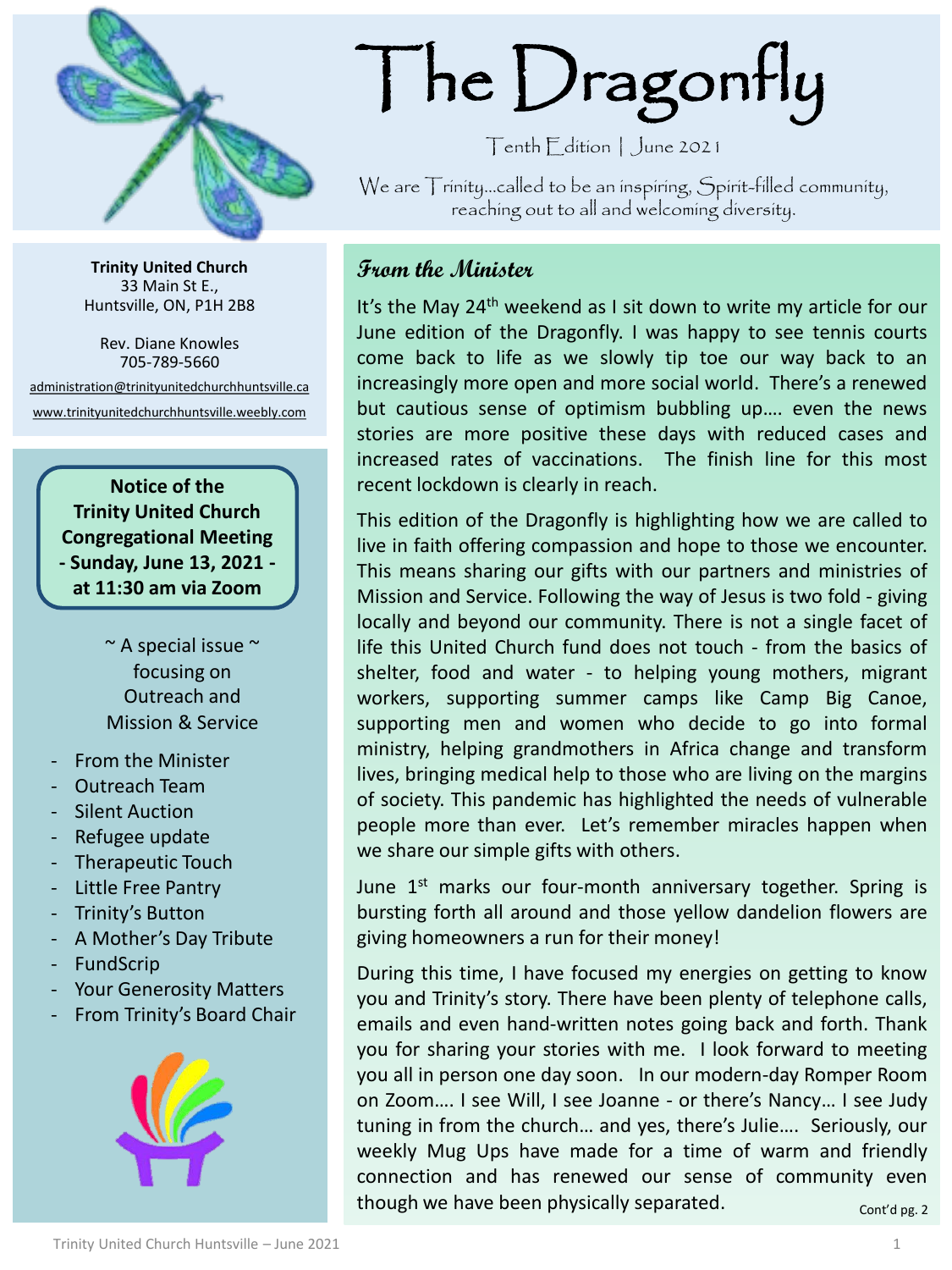## **Outreach in our Community**

The Outreach Team continues to give \$100.00 a month to the Salvation Army food program. They also organized Sunday, May 30<sup>th'</sup>s Camp Big Canoe Service. Many thanks to Ian McTavish and Jennifer Near for their input and video presentation.

# **Trinity's 2021 Silent Auction**

Shirley Woodard's Homemade Cherry Cheesecake and the happy top bidder – Rev. Diane!



A **BIG THANK YOU** to all the auction organizers, donors and bidders for a very successful Trinity Silent Auction raising over \$4200!

#### Cont'd from pg. 1

Facial recognition has been great for me - I can actually see people without their masks. In an attempt to try and reach people who may not have had a lot of experience with the church - I began another circle called Soul Matters. It ran for four weeks. I wanted to gauge the temperature of the water and see if this is something we could follow up with in the fall. Both groups focused on a full range of topics and a wide diversity of opinions. It was also nice to see several young adults showing up for Soul Matters on Monday evenings.

Our Sunday morning services have seen us splashing around in the deep end of online church as we all are coming to church in our own digital spaces. For sure, this has its perks including coffee and bedhead! By many accounts people like the flexibility of being able to "*go to church"* at other times of the week if they can't make Sunday morning. This entry into online services has been welcomed by those who otherwise would not be able to attend church in person. A huge thank you to Alastair Dunlop and Kyung-A Lee who have worked hand in hand with me creating our Sunday morning services. They are the A team to be sure! So grateful for our soloists and scripture readers who have not only come into church to sing and read but have also learned how to do church in our digital spaces. Bravo! And of course, we cannot forget our first ever online COVID Quintet. Thank you too. While we are grateful for the magic of the internet keeping us connected online - nothing can take the place of being together under the same roof singing, praying, meditating, hugging and drinking tea together!

I am looking forward to the day when we can throw the doors of the church wide open and do all these things again. It will be a glorious day of celebration!

Until that time, let's lean into our future with curiosity and open hearts. Let us thirst to become better humans and then, with Spirit's help, go out into the world and love it back to health. Supporting our M&S Fund is just one of many ways of doing just that!

Faithfully yours, Rev. Diane



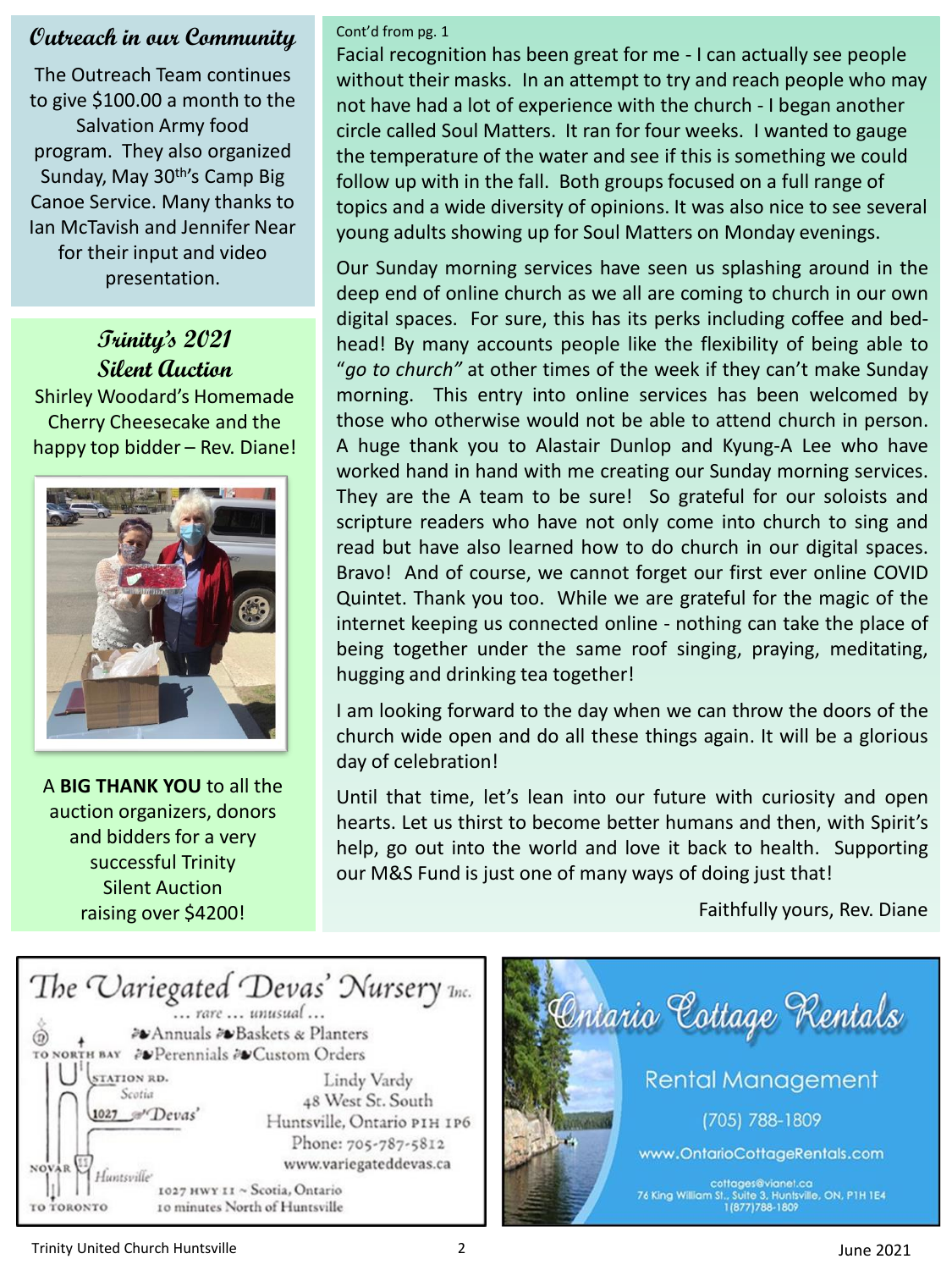## **Update from Carole Walsh**

on the Syrian Family that Trinity sponsored Hello my Trinity family from Kingston. When I left Huntsville my well-thought-out plan was to return once a month. We know how that has worked out.

Anyway, I enjoy all the exciting news that I receive about Trinity and look forward to all the updates.

Well....I have an update for you. And an exciting one at that!

As you know Jamal and his family moved from Huntsville to Ottawa to be close to other Syrian families that they know. It has been a positive move and they now have two little Canadian girls to add to their number.

The most exciting news (for me at least) is that they are moving to Kingston this summer. Jamal and two of his friends are opening an Arab grocery store that will carry halal meat and a large selection of items for the Syrian families living in the Kingston area. Jamal is very excited, Faiza is somewhat excited, and the children are concerned about leaving their friends.

I know from experience that Kingston is a welcoming city and the family will soon learn to love it.

The fun for me will be holding a beautiful little baby! (And of course, seeing the whole family again.)

This is a summary of the children and their future dreams: Muhammad is 15 years old - chemical engineering. Ali is 14 years old - computer engineering. Aatedal is 12 years old - a hairdresser. Tabarak is ten years old - a lawyer. Ahmed is six years old - a football player. Jody is two years old and Sedra is two months old.

Thank you again to those who gave so much support to the family. Well done!





susanbrown@chestnutpark.com 705.788.4176 www.lakeofbayscottages.com

**CHESTNUT PARK CHRISTIE'S** 

CHESTNUT PARK REAL ESTATE LIMITED, BROKERAGE<br>This is not intended to solicit buyers or sellers currently under contract with a broker.

**Therapeutic Touch** (TT) is alive and well at Trinity and Trinity friends are receiving long distance Therapeutic Touch sessions during these covid-restricting times for a variety of reasons – injury, bereavement, anxiety, insomnia…

Therapeutic Touch calms and promotes relaxation putting your body in the best possible state to do its own healing. It accelerates the healing process, helps reduce pain sensation and leaves you with an enhanced feeling of well-being.

If you know of anyone who might benefit from a free Therapeutic Touch session as part of Trinity's Outreach, or if you'd like a TT session yourself, please contact Shirley Boon 705-784 0969 or [shirleyboon@surenet.net](mailto:shirleyboon@surenet.net) and we will arrange for that to happen.

During covid restrictions, these sessions will be by long distance but may be in person, if desired, once the restrictions are lifted. Stay well.

Peace and Love, Shirley Boon, Recognized Teacher and Practitioner with the Therapeutic Touch Network of Ontario

#### Trinity United Church Huntsville **3** 3 3 3 3 3 4 June 2021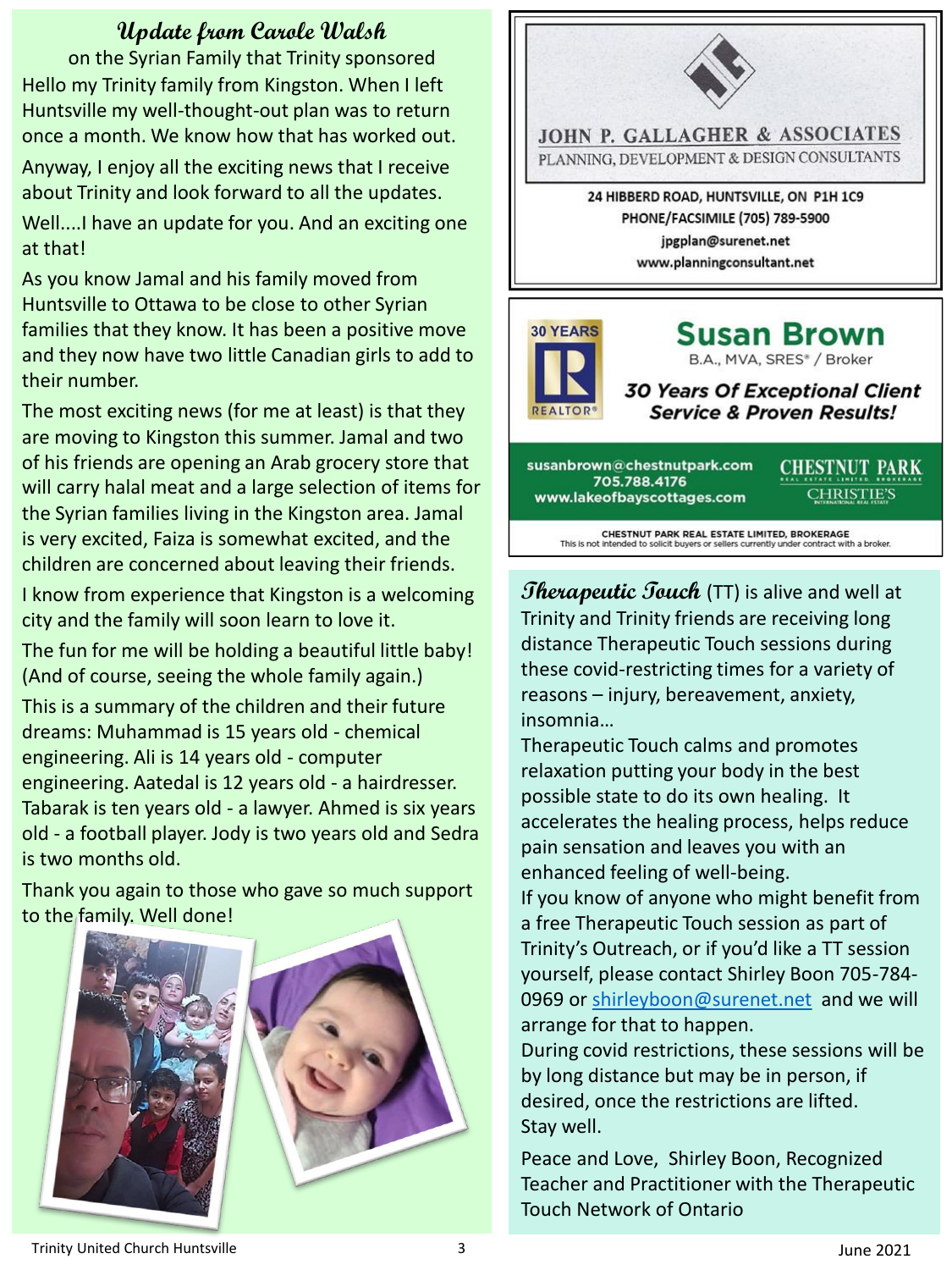

# **MITCHELL FUNERAL HOME**

15 High St, Huntsville, ON P1H 1N9 705-789-5252 www.mitchellfuneralhome.ca Muskoka's only family-owned and operated Funeral Home "Proud members of Trinity"

# **Little Free Pantry**

The Rotary Club of Huntsville has donated a "Little Free Pantry" to Trinity.

Jessica McClard launched the grassroots mini pantry movement on May 2016 in Fayetteville, AR, when she planted the Little Free Pantry Pilot, a wooden box on a post containing food, personal care, and paper items accessible to everyone, all the time, no questions asked.

She hoped her spin on the Little Free Library concept would pique local awareness of food insecurity while creating a space for neighbors to help meet neighborhood food needs.

Our plan is to place this outside the back door of Trinity Hall and stock it with donations from our Church Family and others in the community as an Outreach project. Generally, canned vegetables and proteins, personal care items, and paper goods go fast. Kid-friendly non-perishables, crayons, and inexpensive party favor items are great for summer ...school supplies for August!



# **The Trinity Button**

Once all these lockdowns are over and we are out in the community again, wearing a button identifying us as a member of Trinity United Church offers us a chance to talk to people about our Church. Often times people may ask "what is that button you are wearing" and it gives us the opportunity to tell the Trinity story. Just think if every member wore their Trinity button every day, the number of conversations about Trinity that could happen daily.



What would that do for membership growth? How much more could we accomplish as a Church?

So it is up to you. Do you want to keep Trinity a secret or do you want to tell people about Trinity?

Our plan is to have these buttons available at the church when we are able to meet in person again.

Will Gibson

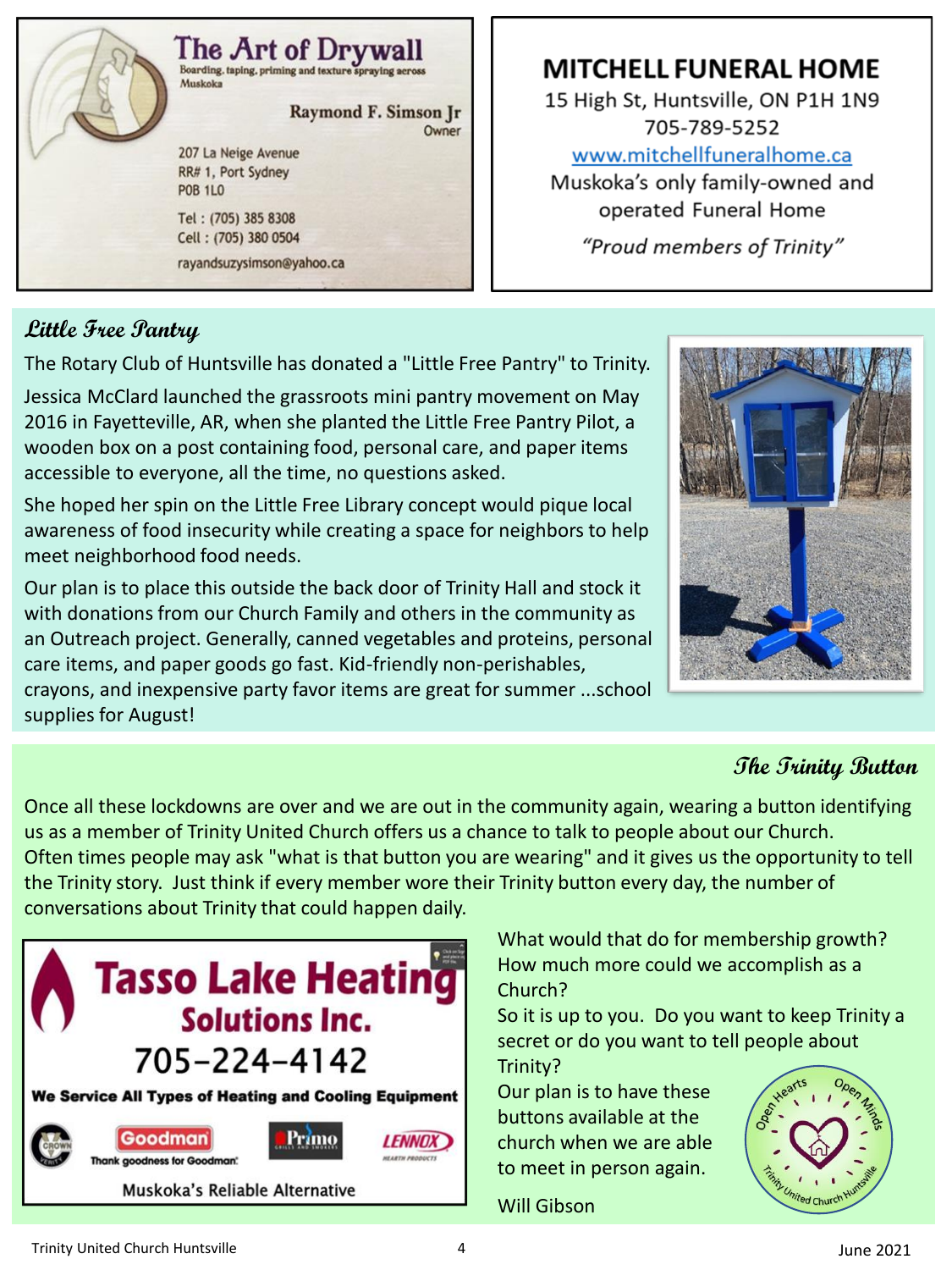**Souper Sandwich Takeout!**



#### **TRINITY UNITED SOUP SANDWICH TAKEOUTS JUNE 11** SANDWICH  $$3.00$  $$3.00$  JUNE 11<br> $$50^{10}$ <br>1 Mushroom Bisque<br>1 Mushroom Bisque<br>1 Green Preact 2 G **1.EGG SALAD** 1 Mushroom<br>2. Green Pea <sup>2.</sup> GARDEN HERB Mushropea<br>2. Green Pear<br>3. Squash/Pear<br>1. DESSEPTS **WRAP** 3. CHICKEN SALAD<br>TS \$3.00 SALAD DESSERTS \$3.00 **1.BLUEBERRY CRUNCH** 2. PINEAPPLE DELIGHT "LAST LUNCH TILL SEPTEMBER" CALL: 705-789-5679 **ORDER BY JUNE 8** 'FROZEN SOUPS AVAILABLE' CALL:705-788-0931

## **UCW Mother's Day Tribute**

As Mother's Day 2021 approached, the members of Trinity UCW decided that we would make individual donations to Mission and Service in memory of our mothers. It was our mothers after all, who, by their example, instilled in us the desire to participate in what was traditionally considered "women's work" in the church and probably still is, although now we sometimes allow the men into the kitchen to help!

The connection between UCW and Mission and Service goes back a long way. Originally the United Church had two women's organizations: the WA (Woman's Association) whose members focused on helping the local congregation and WMS (Women's Missionary Society) whose members raised funds for the United Church's outreach work in Canada and abroad. Some women belonged to both organizations. In 1962 these two groups amalgamated to become the United Church Women with

an understanding that UCW would carry on the work of the two original groups. Having been members of one or both of the WA and WMS, many of our mothers were charter members of the UCW.

At Trinity, we have continued to support both aspects of the work of UCW. Each year our UCW has budgeted a dollar amount for Mission and Service which works out to be between 30 and 35% of the proceeds of our fundraising projects. Of course, since March 2020, we have been able to do very little of the fundraising we are used to doing. In 2021 we have not sent in any money to M&S. So, this Mother's Day Appeal seemed just the ticket!

We raised \$650 for M&S which our treasurer, Shirley Woodard, will be sending to the United Church of Canada. By our gifts we are supporting M&S partners at home and abroad providing things like prenatal and parenting classes, respite care,

Julie Brushey

medical clinics, safe shelter and education for children.

Here are the names of our Moms, our mentors:

Thelma Harriet McCleary Edythe Elaine Scriver Agnes Bain Edith Violet Andersen Elsie Madge Punchard Alma Immel Mary Elizabeth Louise Rose Harriet May Holland Irene Brown Sarah Alice Lorena Scobie Vera Ethel Dupre Hazel McEwen Agnes Griffin Dorothy Woodard (mother-in-law)

Also, Nancy Woodard made a donation to M&S as a Mother's Day gift to her mom, Shirley, who is very much alive and well!

We will be looking for other ways to support M&S as the year progresses.

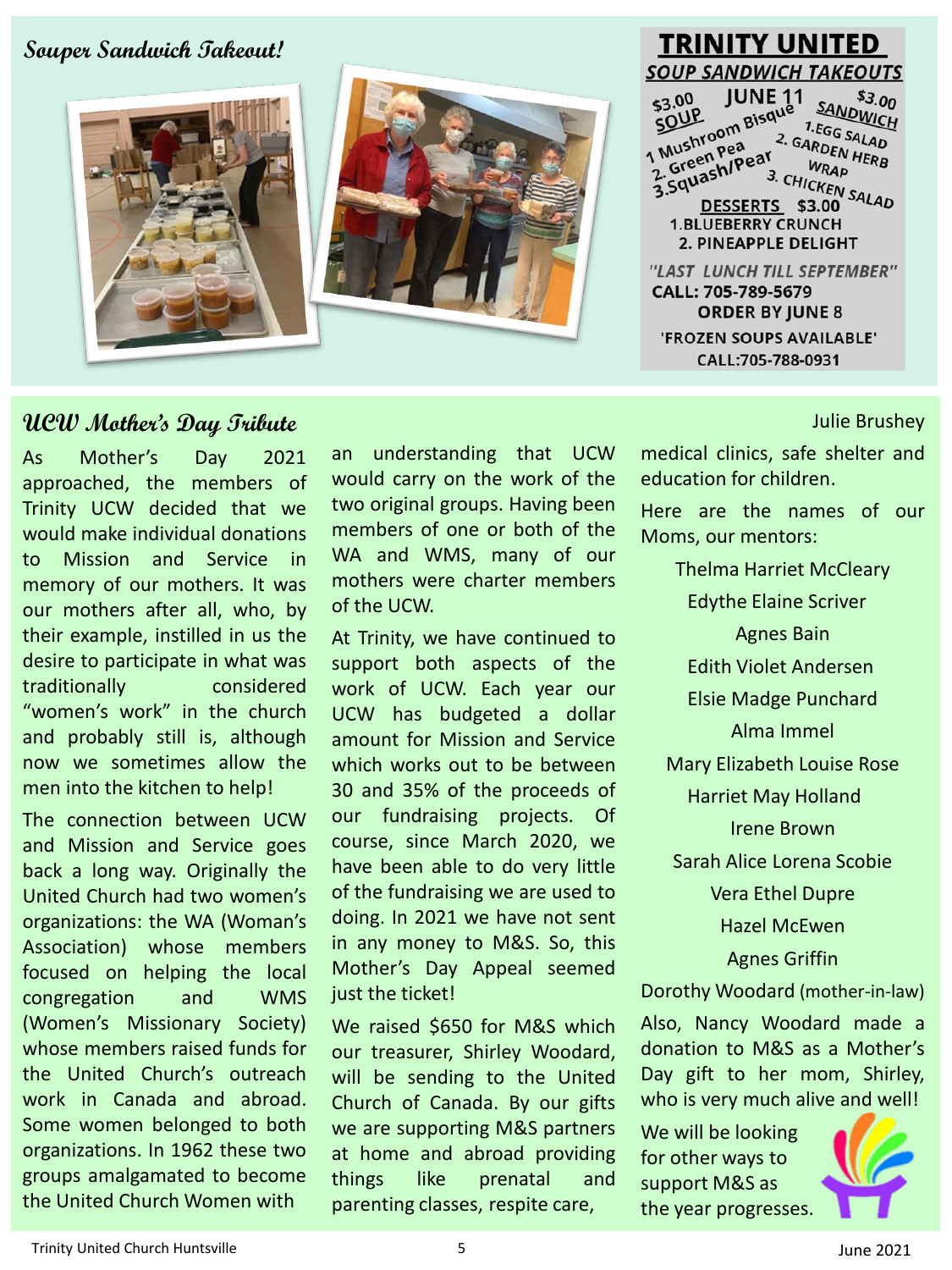## FundScrip order the first Sunday of every month!

Get involved and make great things happen at our church! By using a FundScrip card for your shopping, you are making a valuable donation to support our church! Every little bit helps and it all adds up!! By working together, we CAN make a difference!

**To Order**: Phone Fran or Gord at 705 789 2062, OR Email : [mitchg@vianet.ca](mailto:mitchg@vianet.ca). The FundScrip Order Form is found on Trinity's website under 'Support Us'.

## **To pay for your order**:

Deliver your cheque or cash to 42 Lake Drive by order day **OR** Gord can pick it up at your place, **OR** pay by e-Transfer directly to our church's bank account.

**To receive your FundScrip order:**

**FündScrip** 

Gord will let you know when orders are ready for pick up.



Amazing things happen when everyone gets involved

# **Your Generosity Matters**

"Your Generosity Matters" is the title of the 2021 Mission and Service stories. Your gift to Mission and Service matters to people everywhere, in Canada and in many countries all over this wonderful world we live in.

Mission and Service share our resources with 3 goals in mind:

- To transform and save lives
- To inspire meaning and purpose
- To build a better world

## In Canada

- Support homeless shelters, food banks, soup kitchens and refugee programs;
- Support Theological schools and educational centres;
- Support events that promote spiritual development and personal reflection.

## **Globally**

- To help access clean water, food and medical care;
- Support skills training and economic development;
- Help with peacemaking and sustainable agriculture efforts;
- Provide disaster relief;
- Support church organizations that work with theological schools;
- Support places that offer practical training in agriculture and health.

It's a win-win. The United Church of Canada trusts that when people are in tune with their meaning and purpose they will naturally want to donate and change lives and make the world a better place.

Trinity's Outreach Team